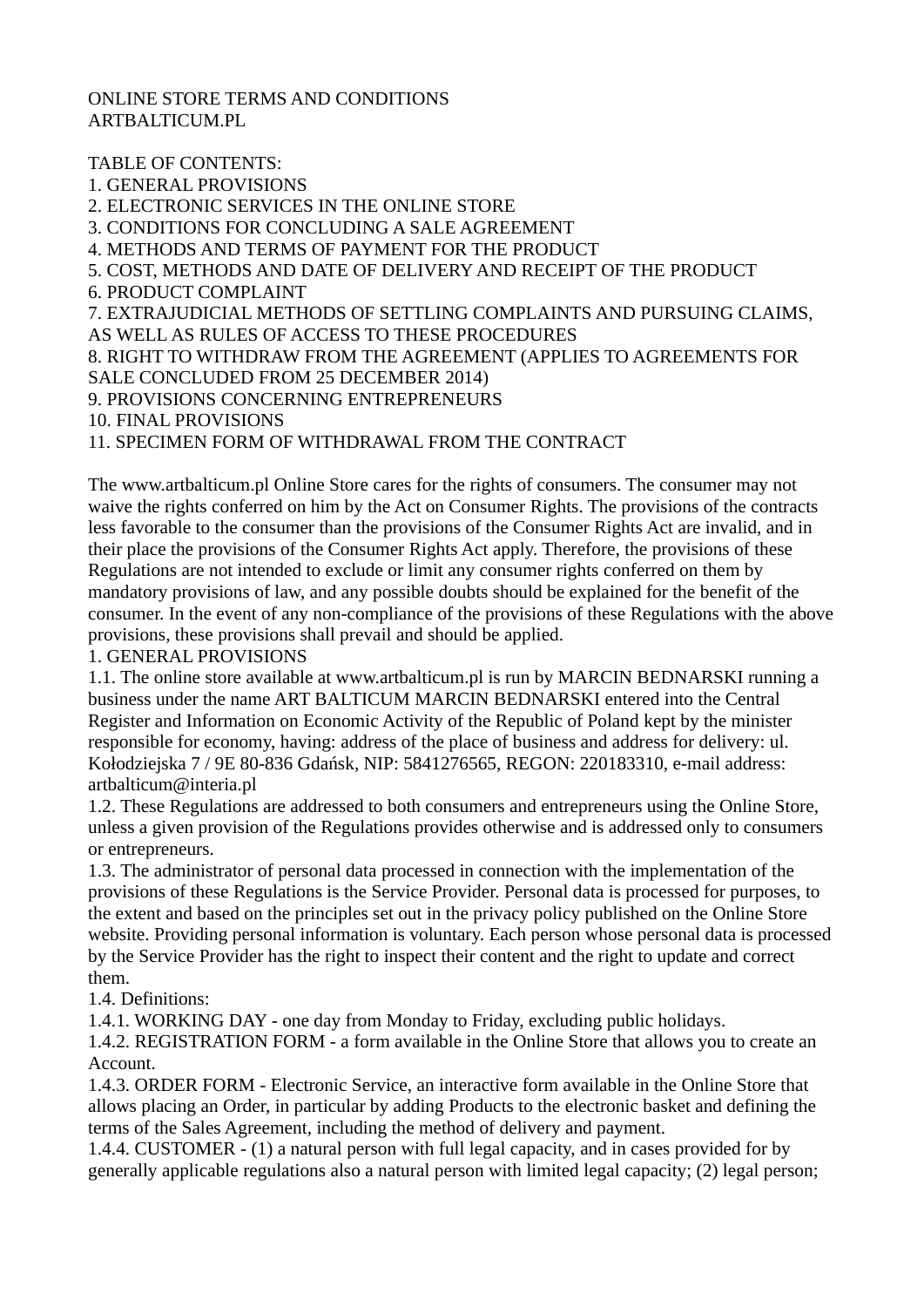or (3) an organizational unit without legal personality, which the law recognizes legal capacity; who has concluded or intends to conclude a Sales Agreement with the Seller.

1.4.5. CIVIL CODE - the Civil Code Act of April 23, 1964 (Journal of Laws 1964 No. 16, item 93, as amended).

1.4.6. ACCOUNT - Electronic Service, a collection of resources in the Service Provider's ICT system marked with an individual name (login) and password provided by the Service Recipient, in which the data provided by the Service Recipient and information about Orders placed by him in the Online Store are collected.

1.4.7. NEWSLETTER - Electronic Service, electronic distribution service provided by the Service Provider via e-mail, which allows all Service Recipients using it to automatically receive from the Service Provider cyclical content of subsequent editions of the newsletter containing information about Products, news and promotions in the Online Store.

1.4.8. PRODUCT - a movable item available in the Online Store which is the subject of the Sales Agreement between the Customer and the Seller.

1.4.9. TERMS AND CONDITIONS - these terms and conditions of the Online Store.

1.4.10. ONLINE STORE - the Service Provider's online store available at the Internet address: www.artbalticum.pl.

1.4.11. DEALER; SERVICE PROVIDER - MARCIN BEDNARSKI running a business under the name of ART BALTICUM MARCIN BEDNARSKI entered into the Central Register and Information on Economic Activity of the Republic of Poland kept by the minister responsible for economy, having: address of the place of business and address for service: ul. Kołodziejska 7 / 9E 80-836 Gdańsk, NIP: 5841276565, REGON: 220183310, e-mail address: artbalticum@interia.pl, 1.4.12. SALES CONTRACT - a Product sales contract concluded or concluded between the Customer and the Seller via the Online Store.

1.4.13. ELECTRONIC SERVICE - a service provided electronically by the Service Provider to the Service Recipient via the Online Store.

1.4.14. SERVICE RECIPIENT - (1) a natural person with full legal capacity, and in cases provided for by generally applicable regulations also a natural person with limited legal capacity; (2) legal person; or (3) an organizational unit without legal personality, which the law recognizes legal capacity; - using or intending to use the Electronic Service.

1.4.15. CONSUMER RIGHTS ACT, ACT - the Act of 30 May 2014 on consumer rights (Journal of Laws of 2014, item 827 as amended)

1.4.16. ORDER - Customer's declaration of will submitted via the Order Form and aimed directly at concluding a Product Sales Agreement with the Seller.

2. ELECTRONIC SERVICES IN THE ONLINE STORE

2.1. The following Electronic Services are available in the Online Store: Account, Order Form and Newsletter.

2.1.1. Account - using the Account is possible after completing a total of three consecutive steps by the Customer - (1) completing the Registration Form, (2) clicking the "Create an account" field and (3) confirming the will to create an Account by clicking on the confirmation link sent automatically to the address provided e-mail. In the Registration Form, it is necessary for the Service User to provide the following data: name and surname / company name, address (street, house / flat number, zip code, city, country), e-mail address, contact telephone number and password. In the case of Customers who are not consumers, it is also necessary to provide the company name and tax identification number.

2.1.1.1. The Account Electronic Service is provided free of charge for an indefinite period. The Service Recipient may, at any time and without giving any reason, delete the Account (resign from the Account) by sending an appropriate request to the Service Provider, in particular via e-mail to the following address: artbalticum@interia.pl or in writing to the following address: ul. Kołodziejska 7 / 9E 80-836 Gdańsk.

2.1.2. Order Form - the use of the Order Form begins with the Customer adding the first Product to the electronic basket in the Online Store. Placing an Order takes place after the Customer completes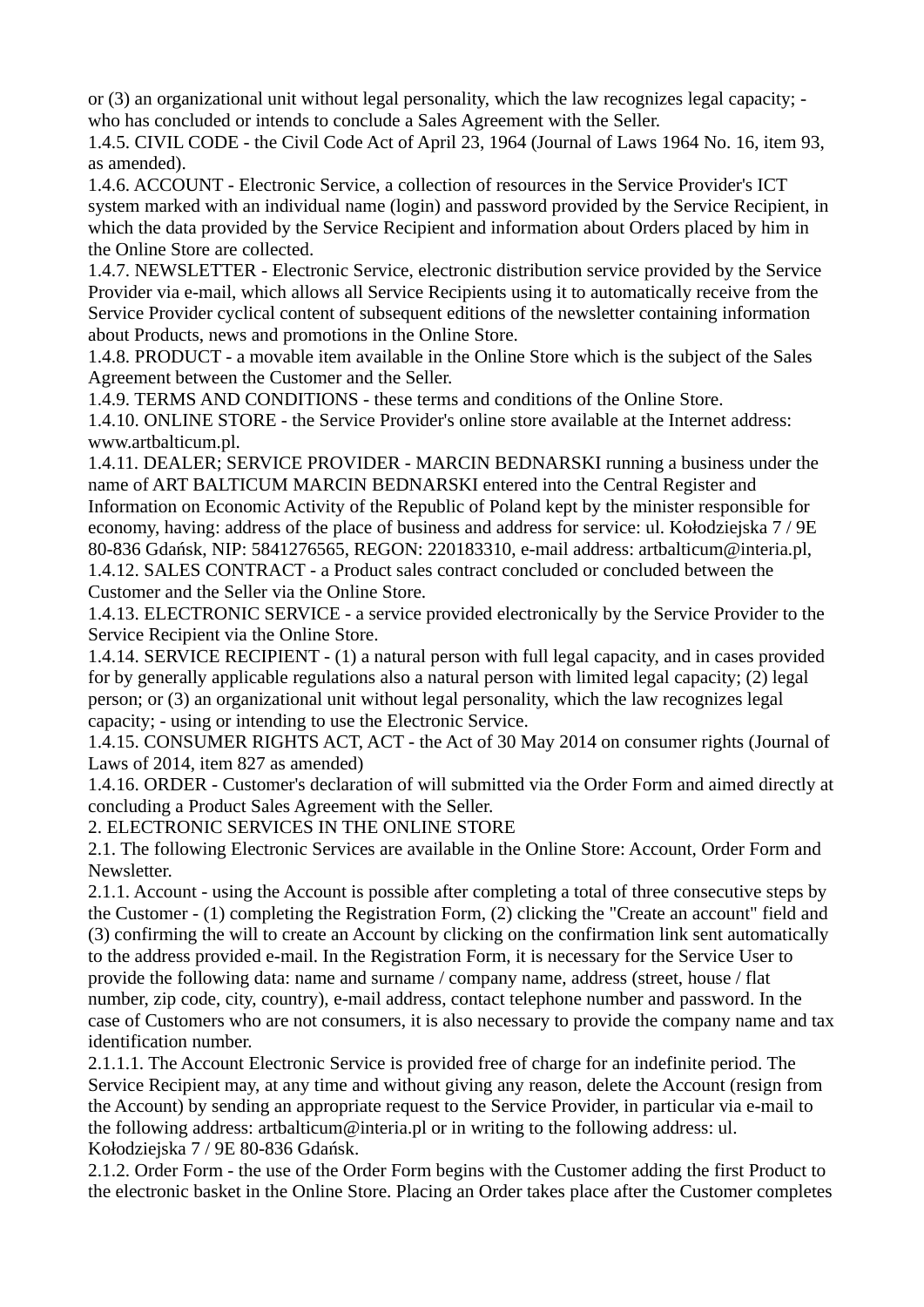two consecutive steps - (1) completing the Order Form and (2) clicking the "Confirm purchase" field on the Online Store website after completing the Order Form - until then it is possible to modify the entered data (including follow the displayed messages and information available on the website of the Online Store). In the Order Form, it is necessary for the Customer to provide the following data about the Customer: name and surname / company name, address (street, house / flat number, zip code, city, country), e-mail address, contact telephone number and data regarding the Sales Agreement: Product (s), quantity of the Product (s), place and method of delivery of the Product (s), method of payment. In the case of customers who are not consumers, it is also necessary to provide the company name and tax identification number.

2.1.2.1. The Electronic Service Order Form is provided free of charge and is of a one-off nature and ends when the Order is placed through it or when the Customer ceases to place the Order through it earlier.

2.1.3. Newsletter - the use of the Newsletter takes place after providing the e-mail address to which subsequent editions of the Newsletter are to be sent in the "Newsletter" tab visible on the Online Store website and clicking the "Subscribe" field. You can also subscribe to the Newsletter by selecting the appropriate checkbox when creating an Account - upon creating the Account, the Customer is subscribed to the Newsletter.

2.1.3.1. The Newsletter Electronic Service is provided free of charge for an indefinite period. The Service Recipient may, at any time and without giving any reason, unsubscribe from the Newsletter (resign from the Newsletter) by sending a relevant request to the Service Provider, in particular via e-mail to the following address: artbalticum $\omega$ interia.pl or in writing to the following address: ul. Kołodziejska 7 / 9E 80-836 Gdańsk.

2.2. Technical requirements necessary for cooperation with the ICT system used by the Service Provider: (1) a computer, laptop or other multimedia device with Internet access; (2) access to electronic mail; (3) Internet browser: Mozilla Firefox version 17.0 and higher or Internet Explorer version 10.0 and higher, Opera version 12.0 and higher, Google Chrome version 23.0. and higher, Safari version 5.0 and higher, Microsoft Edge version 25.10586.0.0 and higher; (4) recommended minimum screen resolution: 1024x768; (5) enabling cookies and Javascript support in the web browser.

2.3. The Service Recipient is obliged to use the Online Store in a manner consistent with the law and morality, with respect for the personal rights and copyrights and intellectual property of the Service Provider and third parties. The Service Recipient is obliged to enter data consistent with the facts. The Service Recipient is prohibited from providing illegal content.

2.4. Complaint procedure:

2.4.1. Complaints related to the provision of Electronic Services by the Service Provider and other complaints related to the operation of the Online Store (excluding the Product complaint procedure, which is indicated in point 6 of the Regulations), the Customer may submit, for example: 2.4.2. in writing to the following address: ul. Kołodziejska 7 / 9E 80-836 Gdańsk;

2.4.3. in electronic form via e-mail to the following address: artbalticum $\omega$ interia.pl;

2.4.4. It is recommended that the Service Recipient provide in the complaint description: (1) information and circumstances regarding the subject of the complaint, in particular the type and date of the occurrence of irregularities; (2) the Service Recipient's requests; and (3) contact details of the person submitting the complaint - this will facilitate and accelerate the consideration of the complaint by the Service Provider. The requirements set out in the preceding sentence are only recommendations and do not affect the effectiveness of complaints submitted without the recommended description of the complaint.

2.4.5. The response to the complaint by the Service Provider takes place immediately, not later than within 14 calendar days from the date of its submission.

3. CONDITIONS FOR CONCLUDING A SALE AGREEMENT

3.1. The conclusion of the Sales Agreement between the Customer and the Seller takes place after the Customer has placed an Order using the Order Form in the Online Store in accordance with point 2.1.2 of the Regulations.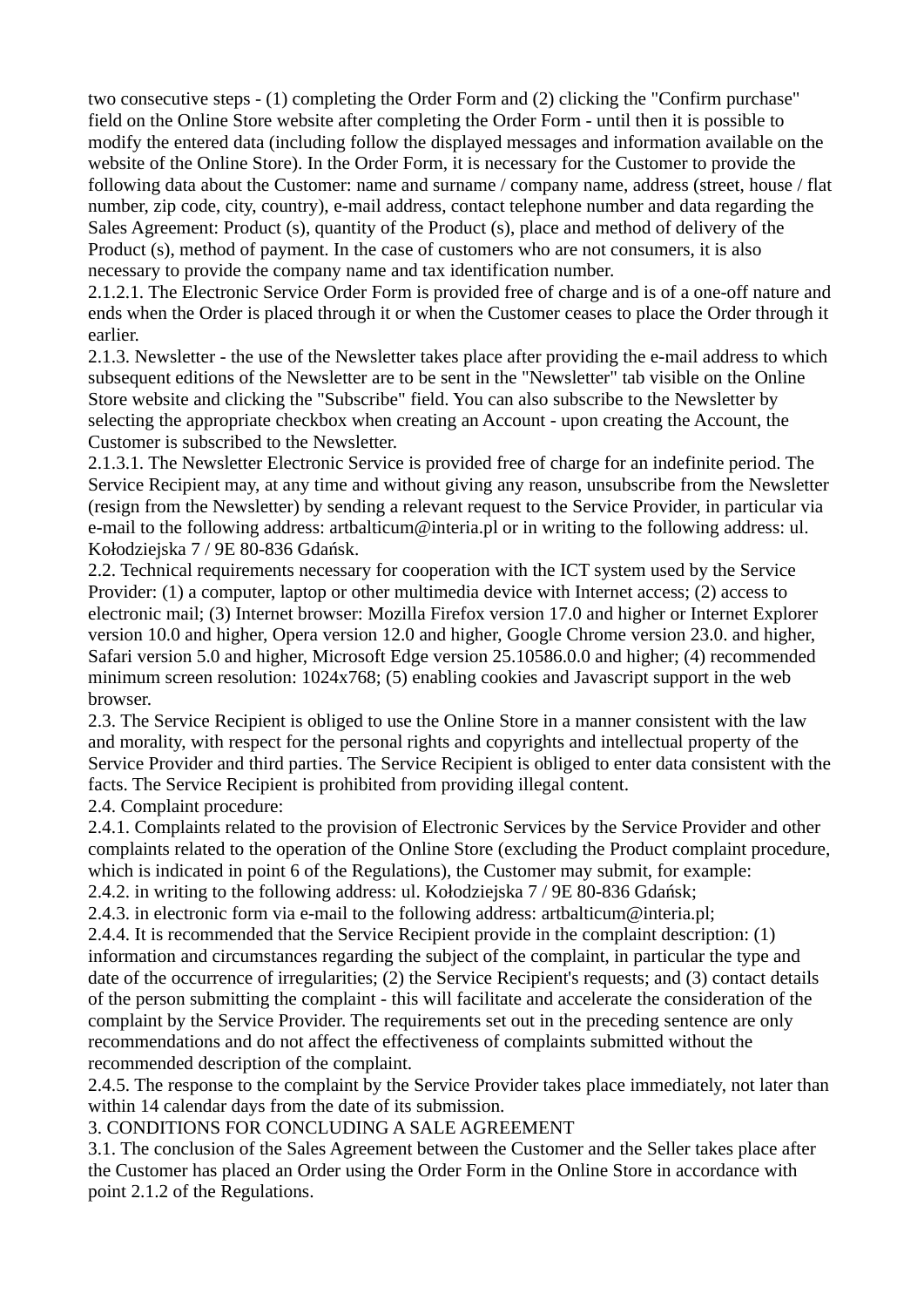3.2. The Product price shown on the Online Store website is given in Polish zlotys and includes taxes. The total price including taxes of the Product being the subject of the Order, as well as delivery costs (including charges for transport, delivery and postal services) and other costs, and if the amount of these fees cannot be determined - the Customer is informed about the obligation to pay them. on the website of the Online Store when placing an Order, including when the Customer expresses his will to be bound by the Sales Agreement.

3.3. The procedure for concluding a Sales Agreement in the Online Store using the Order Form 3.3.1. The conclusion of the Sales Agreement between the Customer and the Seller takes place after the Customer has placed an Order in the Online Store in accordance with point 2.1.2 of the Regulations.

3.3.2. After placing the Order, the Seller immediately confirms its receipt and at the same time accepts the Order for execution. Confirmation of receipt of the Order and its acceptance for implementation takes place by sending the Customer an appropriate e-mail to the Customer's e-mail address provided when placing the Order, which contains at least the Seller's declaration of receipt of the Order and its acceptance for implementation and confirmation of the conclusion of the Sales Agreement. Upon receipt of the above e-mail by the Customer, a Sales Agreement is concluded between the Customer and the Seller.

3.4. Consolidation, security and making available to the Customer the content of the concluded Sales Agreement takes place by (1) providing these Regulations on the Online Store website and (2) sending the Customer the e-mail message referred to in point 3.3.2. Of the Regulations. The content of the Sales Agreement is additionally recorded and secured in the IT system of the Seller's Online Store.

4. METHODS AND TERMS OF PAYMENT FOR THE PRODUCT

4.1. The Seller provides the Customer with the following payment methods under the Sales Agreement:

4.1.1. Payment by bank transfer to the Seller's bank account.

4.1.2. Electronic payments and payments with Visa, Visa Electron, MasterCard, MasterCard, MasterCard Electronic, Maestro payment cards via PayU.pl - possible current payment methods are specified on the Online Store website in the information tab on payment methods and on the website http: / /www.payu.pl

4.1.2.1. Settlements of transactions with electronic payments and payment cards are carried out in accordance with the Customer's choice via the PayU.pl website. The service of electronic payments and payment cards is provided by:

4.1.2.1.1. PayU SA with its registered office in Poznań, 60-166 Poznań, at ul. Grunwaldzka 186, national payment institution, supervised by the Polish Financial Supervision Authority, entered into the Payment Services Register under the number IP1 / 2012, entered into the Register of Entrepreneurs kept by the District Court in Poznań - Nowe Miasto and Wilda in Poznań, 8th Commercial Division of the National Court Register under the number KRS 0000274399, with a share capital of PLN 4,944,000, fully paid up, with a tax identification number NIP: 779-23-08-495, REGON 300523444.

4.2. Date of payment:

4.2.1. If the Customer selects payment by bank transfer, electronic payment or payment by credit card, the Customer is obliged to make the payment within 3 calendar days from the date of the Sale Agreement.

5. COST, METHODS AND DATE OF DELIVERY AND RECEIPT OF THE PRODUCT

5.1. Product delivery is also available outside the territory of the Republic of Poland.

5.2. The delivery of the Product to the Customer is payable, unless the Sales Agreement provides otherwise. Product delivery costs (including charges for transport, delivery and postal services) are indicated to the Customer on the Online Store's website in the information tab on delivery costs and when placing the Order, including when the Customer expresses his will to be bound by the Sales Agreement.

5.3. Personal collection of the Product by the Customer is free of charge.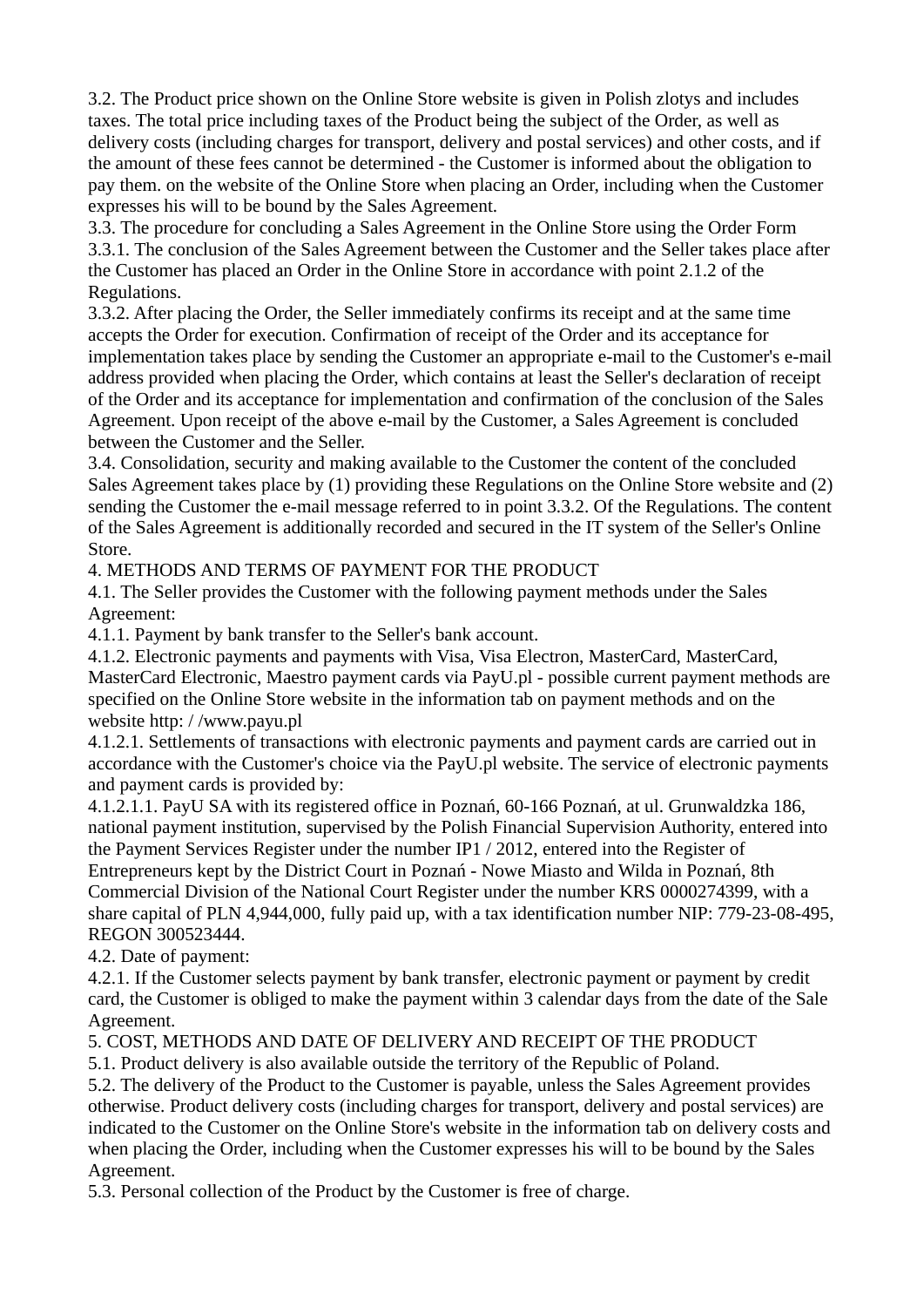5.4. The Seller provides the Customer with the following methods of Product delivery or collection: 5.4.1. Parcel post.

5.4.2. Courier delivery.

5.4.3. Pickup in person available at: ul. Kołodziejska 7 / 9E 80-836 Gdańsk - every day, excluding public holidays, from 10:30 to 18:30.

5.5. The deadline for delivery of the Product to the Customer is up to 8 Business Days, unless a shorter period is specified in the description of the Product or when placing the Order. In the case of Products with different delivery times, the delivery date is the longest given date, which, however, may not exceed 8 Business Days. The start of the period for delivery of the Product to the Customer is counted as follows:

5.5.1. If the Customer chooses the method of payment by bank transfer, electronic payment or payment card - from the date of crediting the Seller's bank account or settlement account. 5.6. Deadline for the Product to be picked up by the Customer - if the Customer selects a personal Product collection, the Product will be ready for collection by the Customer within 3 Business Days, unless a shorter period is specified in the description of the Product or when placing the Order. In the case of Products with different terms of readiness for collection, the term of readiness for collection is the longest term provided, which, however, may not exceed 3 Business Days. The Customer will be additionally informed by the Seller about the readiness of the Product for collection. The beginning of the period of readiness of the Product for collection by the Customer is counted as follows:

5.6.1. If the Customer chooses the method of payment by bank transfer, electronic payment or payment card - from the date of crediting the Seller's bank account or settlement account. 5.6.2. If the Customer chooses cash on delivery - from the date of the Sale Agreement. 6. PRODUCT COMPLAINT

6.1. The basis and scope of the Seller's liability towards the Customer, if the sold Product has a physical or legal defect (warranty), are defined by generally applicable laws, in particular in the Civil Code (in particular in Articles 556-576 of the Civil Code). For Sales Agreements concluded until December 24, 2014, the basis and scope of the Seller's liability towards the Customer who is a natural person who purchases the Product for purposes not related to professional or business activity, due to the Product's non-compliance with the Sales Agreement, are defined by generally applicable law, in particular the Act of July 27, 2002 on special terms of consumer sales and amending the Civil Code (Journal of Laws 2002, No. 141, item 1176, as amended). 6.2. The Seller is obliged to provide the Customer with a Product without defects. Detailed information on the Seller's liability for a Product defect and the Customer's rights are set out on the

Online Store website in the complaint information tab.

6.3. The complaint may be submitted by the customer, for example:

6.3.1. in writing to the following address: ul. Kołodziejska 7 / 9E 80-836 Gdańsk;

6.3.2. in electronic form via e-mail to the following address: artbalticum $\omega$ interia.pl; 6.4. It is recommended that the Customer provide in the description of the complaint: (1) information and circumstances regarding the subject of the complaint, in particular the type and date of the defect; (2) demand a method of bringing the Product into compliance with the Sales Agreement or a declaration of price reduction or withdrawal from the Sales Agreement; and (3) contact details of the person submitting the complaint - this will facilitate and speed up the consideration of the complaint by the Seller. The requirements set out in the preceding sentence are only recommendations and do not affect the effectiveness of complaints submitted without the recommended description of the complaint.

6.5. The Seller will respond to the Customer's complaint immediately, no later than within 14 calendar days from the date of its submission. If the Customer who is a consumer has requested replacement of the item or removal of the defect, or submitted a price reduction statement, specifying the amount by which the price is to be reduced, and the Seller has not responded to this request within 14 calendar days, it is considered that the request was considered justified .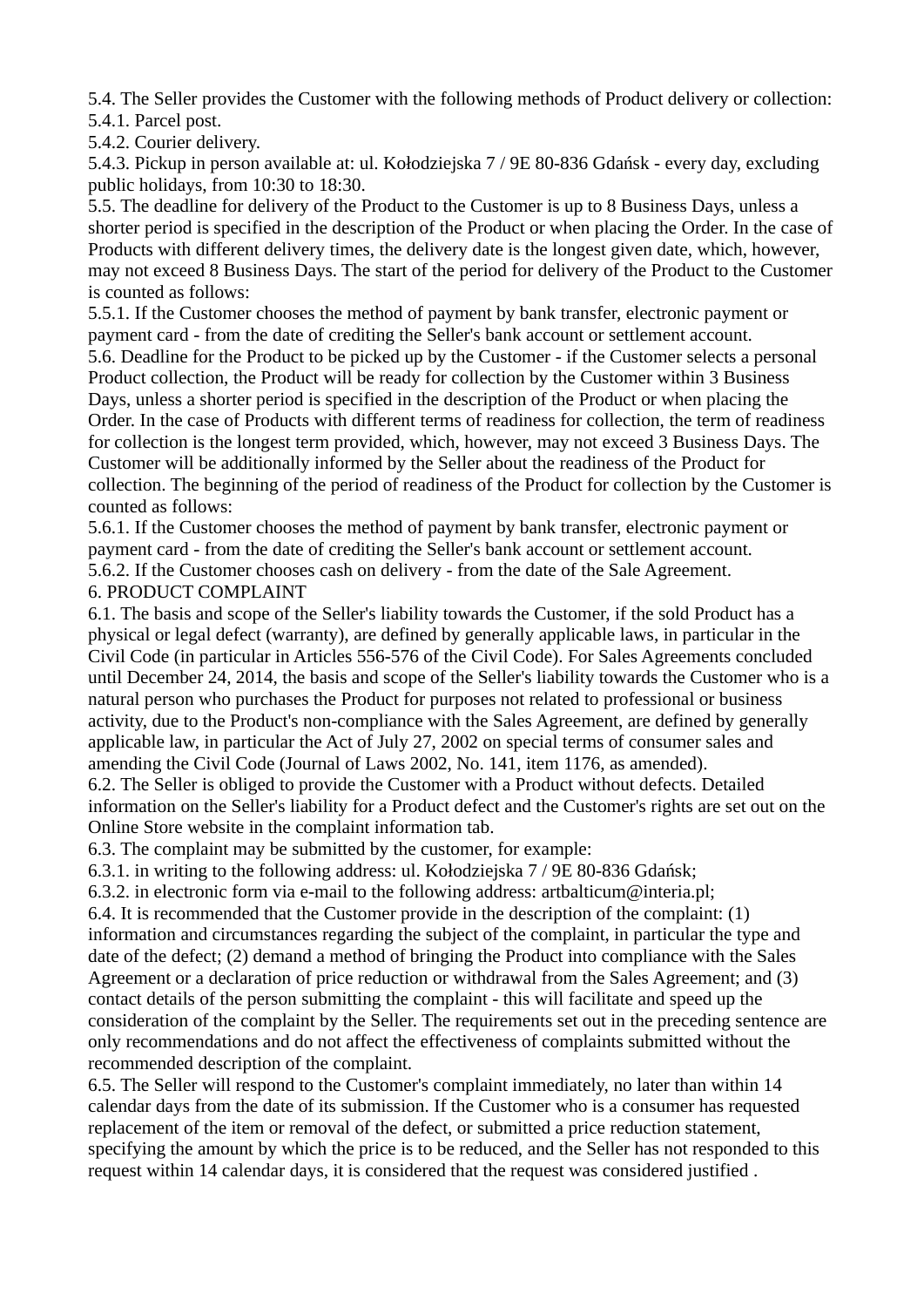6.6. The customer who exercises the rights under the warranty is obliged to deliver the defective Product to the following address: ul. Kołodziejska 7 / 9E, 80-836 Gdańsk. In the case of a Customer who is a consumer, the cost of delivering the Product is borne by the Seller, in the case of a Customer who is not a consumer, the cost of delivery is borne by the Customer. If, due to the type of the Product or the method of its installation, the delivery of the Product by the Customer would be excessively difficult, the Customer is obliged to make the Product available to the Seller in the place where the Product is located.

7. EXTRAJUDICIAL METHODS OF SETTLING COMPLAINTS AND PURSUING CLAIMS, AS WELL AS RULES OF ACCESS TO THESE PROCEDURES

7.1. Detailed information on the possibility for the Customer who is a consumer to use out-of-court complaint and redress methods and the rules of access to these procedures are available on the website of the Office of Competition and Consumer Protection at:

https://uokik.gov.pl/pozasadowe\_rozwiazywanie\_sporow\_konsumenckich.php.

7.2. There is also a contact point at the President of the Office of Competition and Consumer Protection (phone: 22 55 60 333, email: kontakt.adr@uokik.gov.pl or a written address: Plac Powstańców Warszawy 1, 00-030 Warsaw.), Whose task is inter alia, providing assistance to consumers in matters related to out-of-court settlement of consumer disputes.

7.3. The consumer has the following exemplary possibilities of using out-of-court complaint and redress methods: (1) application for dispute resolution to a permanent consumer arbitration court (more information at: http://www.spsk.wiih.org.pl/); (2) an application for an out-of-court dispute resolution to the provincial inspector of Trade Inspection (more information on the website of the inspector competent for the place of business by the Seller); and (3) assistance of a poviat (municipal) consumer ombudsman or a social organization whose statutory tasks include consumer protection (including the Consumer Federation, Association of Polish Consumers). Advice is provided, inter alia, by e-mail at tips@dlakonsumentow.pl and at the consumer helpline number 801 440 220 (the hotline is open on Working Days, from 8:00 to 18:00, connection fee according to the operator's tariff).

7.4. At the address http://ec.europa.eu/consumers/odr, there is an online platform for resolving disputes between consumers and entrepreneurs at the EU level (ODR platform). The ODR platform is an interactive and multilingual website with a one-stop shop for consumers and entrepreneurs seeking out-of-court settlement of a dispute regarding contractual obligations arising from an online sales contract or a contract for the provision of services (more information on the website of the platform itself or at the website of the Office of Competition and Consumer Protection : https://uokik.gov.pl/spory\_konsumenckie\_faq\_platforma\_odr.php).

8. RIGHT TO WITHDRAW FROM THE AGREEMENT

(APPLIES TO SALE AGREEMENTS CONCLUDED FROM 25 DECEMBER 2014)

8.1. A consumer who has concluded a distance contract may, within 14 calendar days, withdraw from it without giving a reason and without incurring costs, except for the costs specified in point. 8.8 of the Regulations. To meet the deadline, it is enough to send a statement before its expiry. The declaration of withdrawal from the contract may be submitted, for example:

8.1.1. in writing to the following address: ul. Kołodziejska 7 / 9E 80-836 Gdańsk

8.1.2. in electronic form via e-mail to the following address: artbalticum@interia.pl:

8.2. An exemplary model withdrawal form is included in Annex 2 to the Consumer Rights Act and is additionally available in point 11 of the Regulations. The consumer may use the form template, but it is not obligatory.

8.3. The period for withdrawal from the contract begins:

8.3.1. for a contract in the performance of which the Seller issues the Product, being obliged to transfer its ownership (e.g. Sales Agreement) - from taking the Product into possession by the consumer or a third party designated by him other than the carrier, and in the case of a contract which: (1) includes many Products that are delivered separately, in batches or in parts - from taking possession of the last Product, batch or part, or (2) consists in the regular delivery of Products for a specified period - from taking possession of the first of the Products;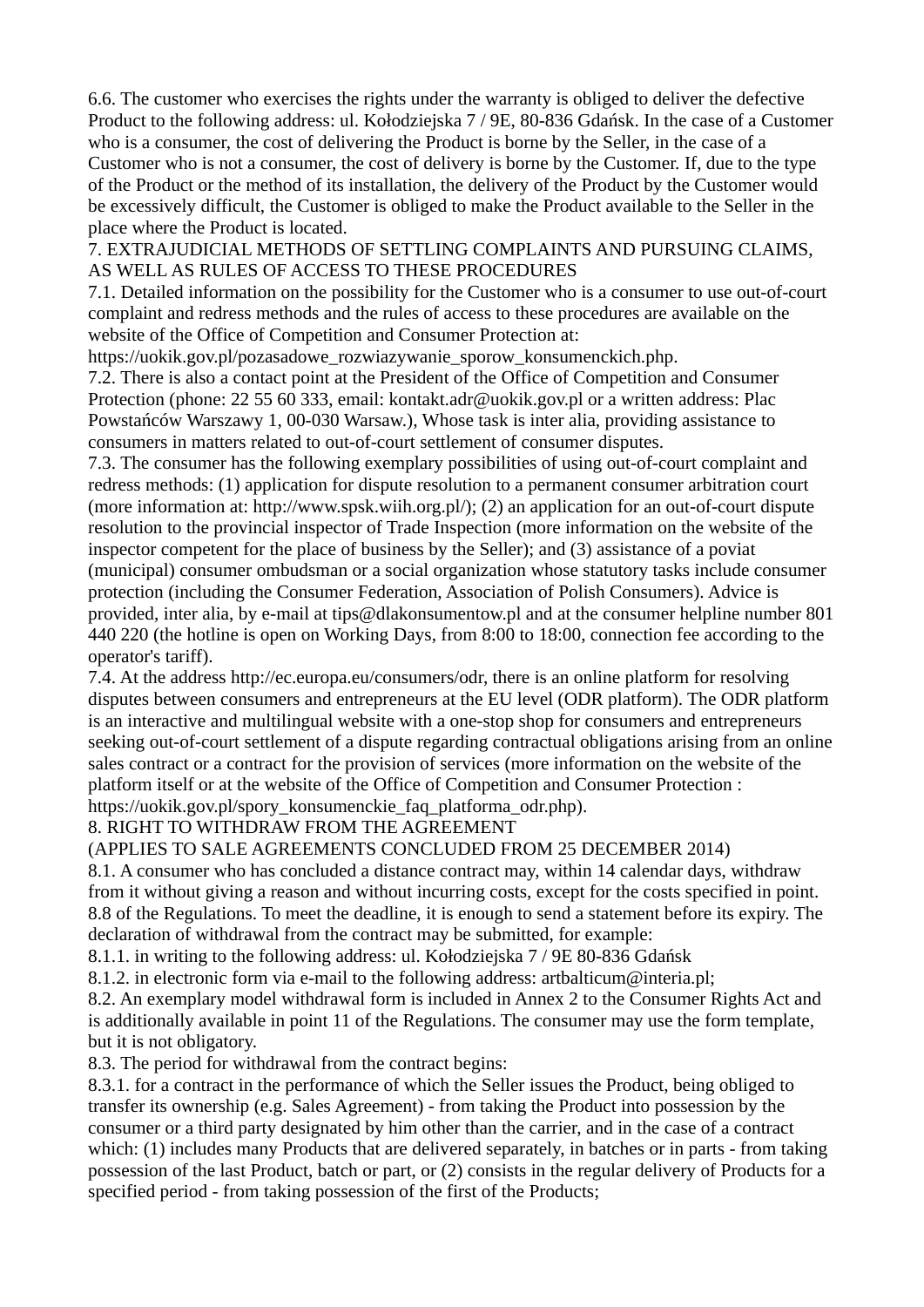8.3.2. for other contracts - from the date of the contract.

8.4. In the event of withdrawal from a distance contract, the contract is considered void.

8.5. The Seller is obliged to immediately, not later than within 14 calendar days from the date of receipt of the consumer's statement on withdrawal from the contract, return to the consumer all payments made by him, including the cost of delivery of the Product (except for additional costs resulting from the method of delivery chosen by the Customer other than the cheapest standard delivery method available in the Online Store). The seller refunds the payment using the same method of payment as used by the consumer, unless the consumer has expressly agreed to a different method of return, which does not involve any costs for him. In the case of making a payment using a payment card, the refund will be made to the bank account assigned to the payment card with which the payment was made. If the Seller has not offered to collect the Product from the consumer himself, he may withhold the reimbursement of payments received from the consumer until the Product is returned or the consumer provides proof of its return, whichever occurs first. 8.6. The consumer is obliged to immediately, no later than within 14 calendar days from the date on which he withdrew from the contract, return the Product to the Seller or hand it over to a person authorized by the Seller for pickup, unless the Seller has offered to collect the Product himself. To meet the deadline, it is enough to return the Product before its expiry. The consumer may return the Product to the following address: ul. Kołodziejska 7 / 9E 80-836 Gdańsk.

8.7. The consumer is responsible for reducing the value of the Product as a result of using it in a way that goes beyond what is necessary to establish the nature, characteristics and functioning of the Product.

8.8. Possible costs related to the consumer's withdrawal from the contract, which the consumer is obliged to bear:

8.8.1. If the consumer has chosen a Product delivery method other than the cheapest standard delivery method available in the Online Store, the Seller is not obliged to refund the additional costs incurred by the consumer.

8.8.2. The consumer bears the direct costs of returning the Product.

8.8.3. In the case of a Product that is a service, the performance of which - at the express request of the consumer - began before the deadline to withdraw from the contract, the consumer who exercises the right to withdraw from the contract after submitting such a request, is obliged to pay for the services fulfilled until the withdrawal from the contract. The amount of the payment is calculated in proportion to the scope of the service provided, taking into account the price or remuneration agreed in the contract. If the price or remuneration is excessive, the basis for calculating this amount is the market value of the service provided.

8.9. The right to withdraw from a distance contract is not available to the consumer in relation to contracts:

8.9.1. (1) for the provision of services, if the Seller has fully performed the service with the express consent of the consumer, who was informed before the commencement of the service that after the performance of the service by the Seller, he will lose the right to withdraw from the contract; (2) where the price or remuneration depends on fluctuations in the financial market, over which the Seller has no control, and which may occur before the deadline to withdraw from the contract; (3) in which the subject of the service is a non-prefabricated product, manufactured according to the consumer's specifications or serving to satisfy his individual needs; (4) in which the subject of the service is a Product that deteriorates quickly or has a short shelf life; (5) in which the subject of the service is a Product delivered in a sealed package, which after opening the package cannot be returned due to health protection or hygiene reasons, if the package has been opened after delivery; (6) in which the subject of the service are Products that after delivery, due to their nature, are inseparably connected with other things; (7) in which the subject of the service are alcoholic beverages, the price of which was agreed upon conclusion of the Sales Agreement, and the delivery of which may take place only after 30 days, and the value of which depends on fluctuations in the market over which the Seller has no control; (8) in which the consumer has expressly requested the Seller to come to him for urgent repair or maintenance; if the Seller provides additional services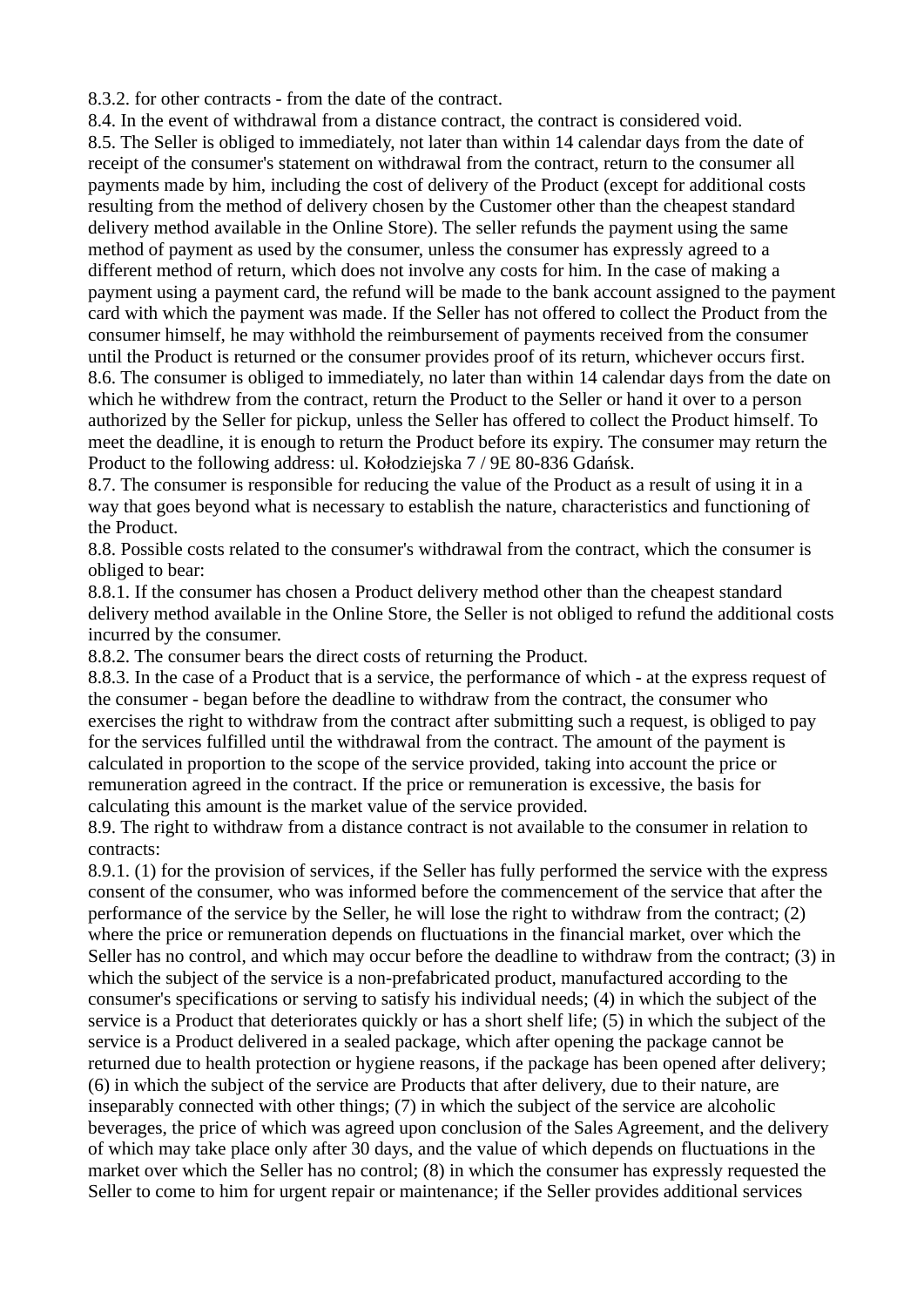other than those requested by the consumer, or provides Products other than spare parts necessary for repair or maintenance, the consumer has the right to withdraw from the contract with regard to additional services or Products; (9) in which the subject of the service are sound or visual recordings or computer software delivered in a sealed package, if the package has been opened after delivery; (10) for the delivery of newspapers, periodicals or magazines, with the exception of a subscription agreement; (11) concluded through a public auction; (12) for the provision of accommodation services other than for residential purposes, transport of goods, car rental, catering, services related to leisure, entertainment, sports or cultural events, if the contract indicates the day or period of service provision; (13) for the delivery of digital content that is not recorded on a tangible medium, if the performance began with the consumer's express consent before the deadline to withdraw from the contract and after informing the Seller about the loss of the right to withdraw from the contract.

## 9. PROVISIONS CONCERNING ENTREPRENEURS

9.1. This section of the Regulations and the provisions contained therein apply only to Customers and Service Users who are not consumers.

9.2. The Seller has the right to withdraw from the Sales Agreement concluded with the Customer who is not a consumer within 14 calendar days from the date of its conclusion. Withdrawal from the Sales Agreement in this case may take place without giving a reason and does not give rise to any claims on the part of the Customer who is not a consumer against the Seller.

9.3. In the case of Customers who are not consumers, the Seller has the right to limit the available payment methods, including requiring a prepayment in whole or in part, regardless of the payment method chosen by the Customer and the fact of concluding the Sales Agreement.

9.4. Upon the release of the Product by the Seller to the carrier, the benefits and burdens associated with the Product and the risk of accidental loss or damage to the Product are transferred to the Customer who is not a consumer. In such a case, the Seller shall not be liable for any loss, defect or damage to the Product arising from its acceptance for transport until its delivery to the Customer and for delay in transporting the shipment.

9.5. If the Product is sent to the Customer via a carrier, the Customer who is not a consumer is obliged to inspect the parcel in time and in the manner accepted for such parcels. If it finds that the Product has been lost or damaged during transport, it is obliged to perform all actions necessary to determine the liability of the carrier.

9.6. According to Art. 558 § 1 of the Civil Code, the Seller's liability under the warranty for the Product towards the Customer who is not a consumer is excluded.

9.7. In the case of Customers who are not consumers, the Service Provider may terminate the contract for the provision of Electronic Services with immediate effect and without giving reasons by sending the Customer an appropriate statement.

9.8. The liability of the Service Provider / Seller towards the Service Recipient / Customer who is not a consumer, regardless of its legal basis, is limited - both as part of a single claim, as well as for all claims in total - up to the amount of the price paid and delivery costs under the Sales Agreement, but not more than up to the amount of PLN 1,000. The Service Provider / Seller is liable to the Service Recipient / Customer who is not a consumer only for typical damages predictable at the time of concluding the contract and is not responsible for the lost benefits in relation to the Service Recipient / Customer who is not a consumer.

9.9. Any disputes arising between the Seller / Service Provider and the Customer / Service Recipient who is not a consumer shall be submitted to the court having jurisdiction over the seat of the Seller / Service Provider.

10. FINAL PROVISIONS

10.1. Agreements concluded via the Online Store are concluded in Polish.

10.2. Changing the Regulations:

10.2.1. The Service Provider reserves the right to amend the Regulations for important reasons, that is: changes in the law; changes in payment and delivery methods - to the extent to which these changes affect the implementation of the provisions of these Regulations.